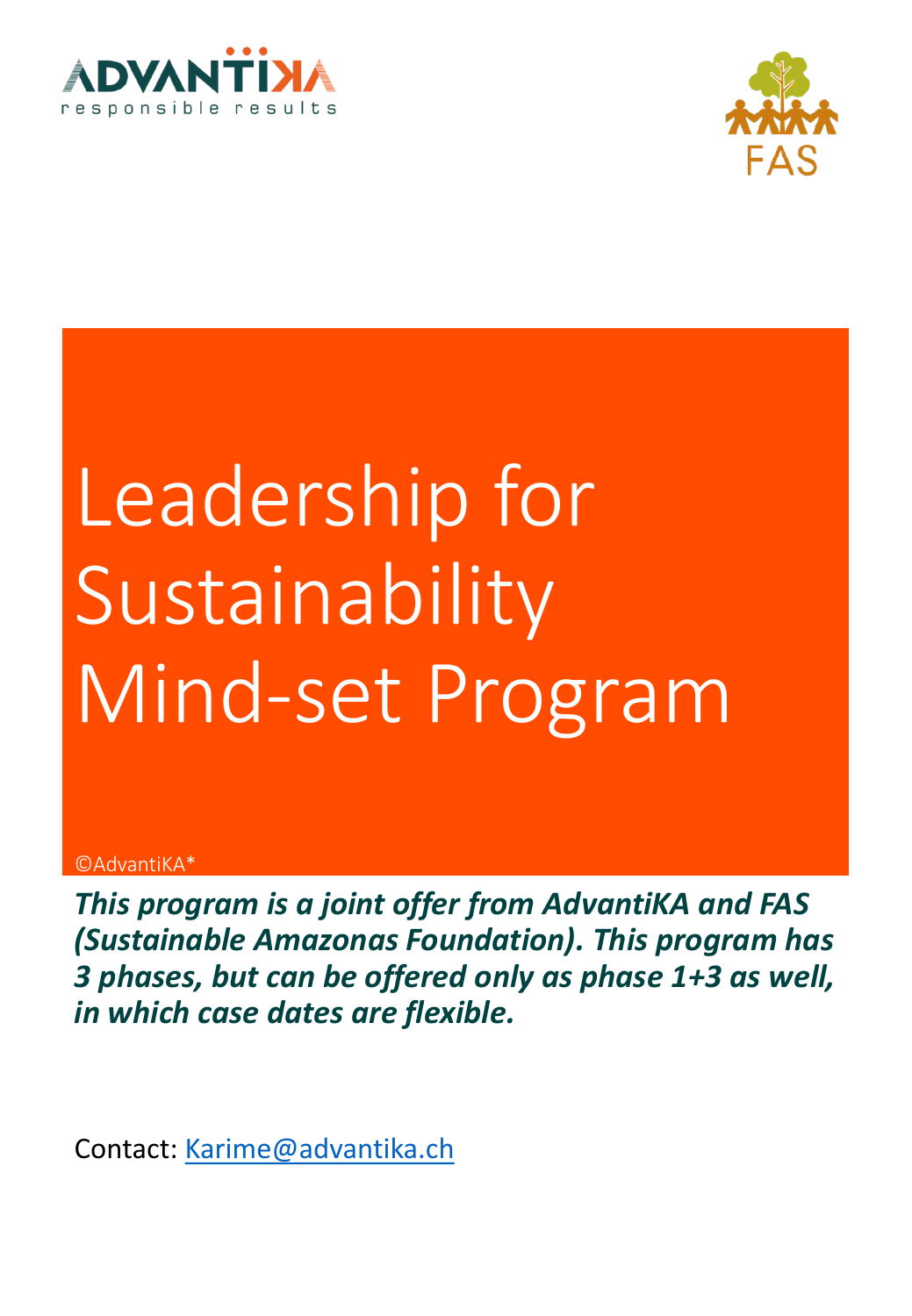# Why to engage in this program

This program was created for companies who want to lead the way of, or strongly grow, sustainability mind-set, making business good for profit, people and planet.

By this moment, a lot of companies have understood that the sustainability of their business is dependent on the sustainability of the planet and to a more equal balance of the livelihood of people. So far, though, our leadership skills have been trained much more on the pure business and less on the holistic thinking necessary to connect those aspects into successful business strategies, decisions and actions.



There is extensive learning from research in the area, about how the sustainability mind-set increases after we experience cultures and places where the environmental and the community connections are more evident. When the human being can feel the connection with nature, environment and other human beings in this intuitive way, doors of your brain process open, and therefore a more wise leadership is present.

That is why we recommend for the leaders of today and the future, in companies willing to be in the front of the new way of running business for the long term, to have that experience. Specially if your daily routine is far away from those more basic models, you will experience the expansion of your awareness and be able to more wisely take important decisions.

We are all connected, but because we do not see it all the time, we tend to misunderstand and neglect the feelings that make that connections beneficial for all of us and our businesses.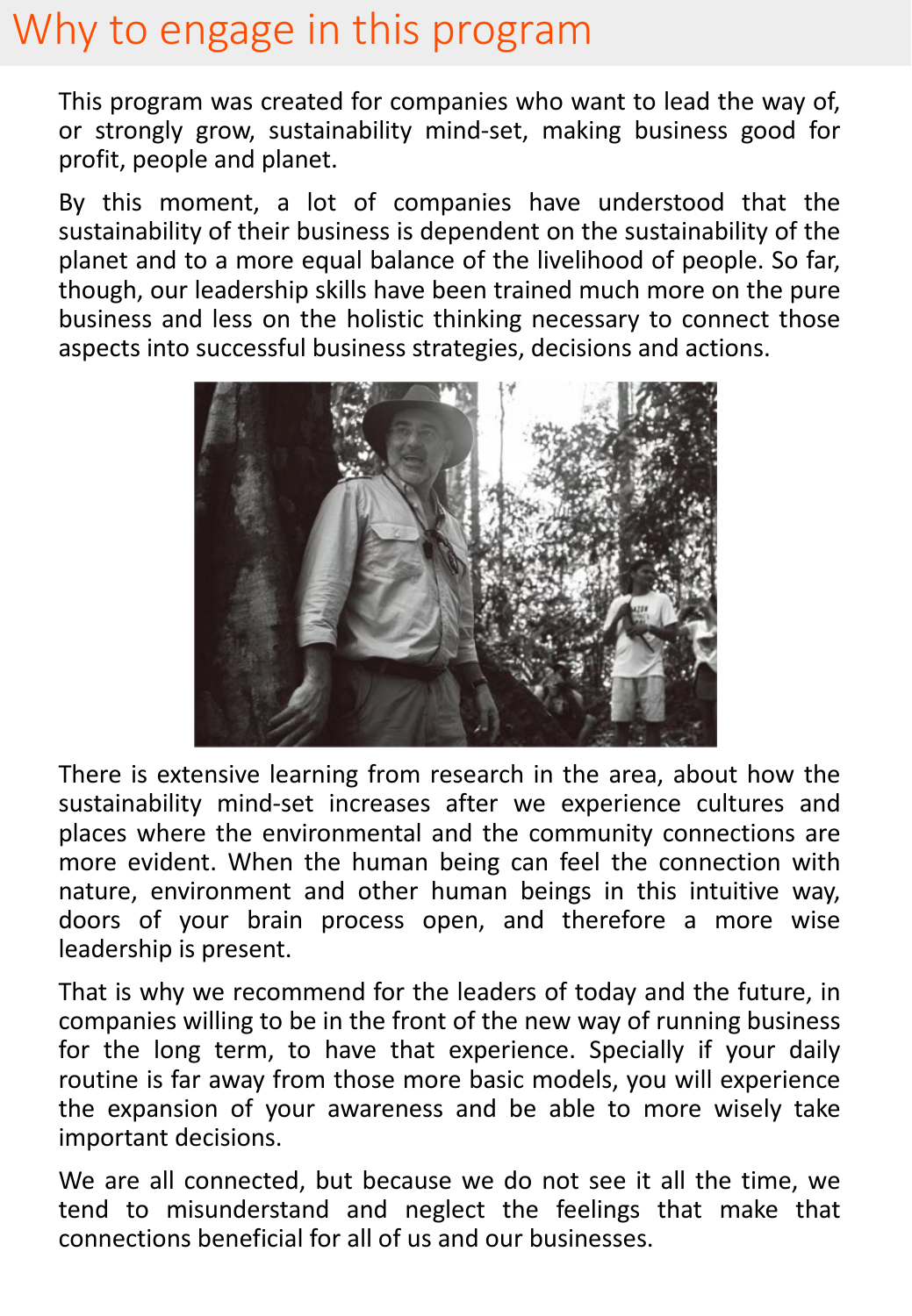# What and how is the program about

A leadership development program creating leaders with a sustainable mind-set, prepared to carry on their daily business activities and decisions in a sustainable way, caring for people and planet while performing their jobs to their best ability.



**CULTIVATING GLOBAL SUSTAINABILITY LEADERS** 

The program has 3 phases:

**1. Setting the Ground:** a sequence of 3 workshops, of 2 hours duration each, where we explore with the participants a personal experience of mindfulness, and by the 3<sup>rd</sup> session connect this experience with what it means for a sustainable professional behaviour. This phase happens in Zürich, Switzerland along the months of April to June in 2018, facilitated by AdvantiKA.

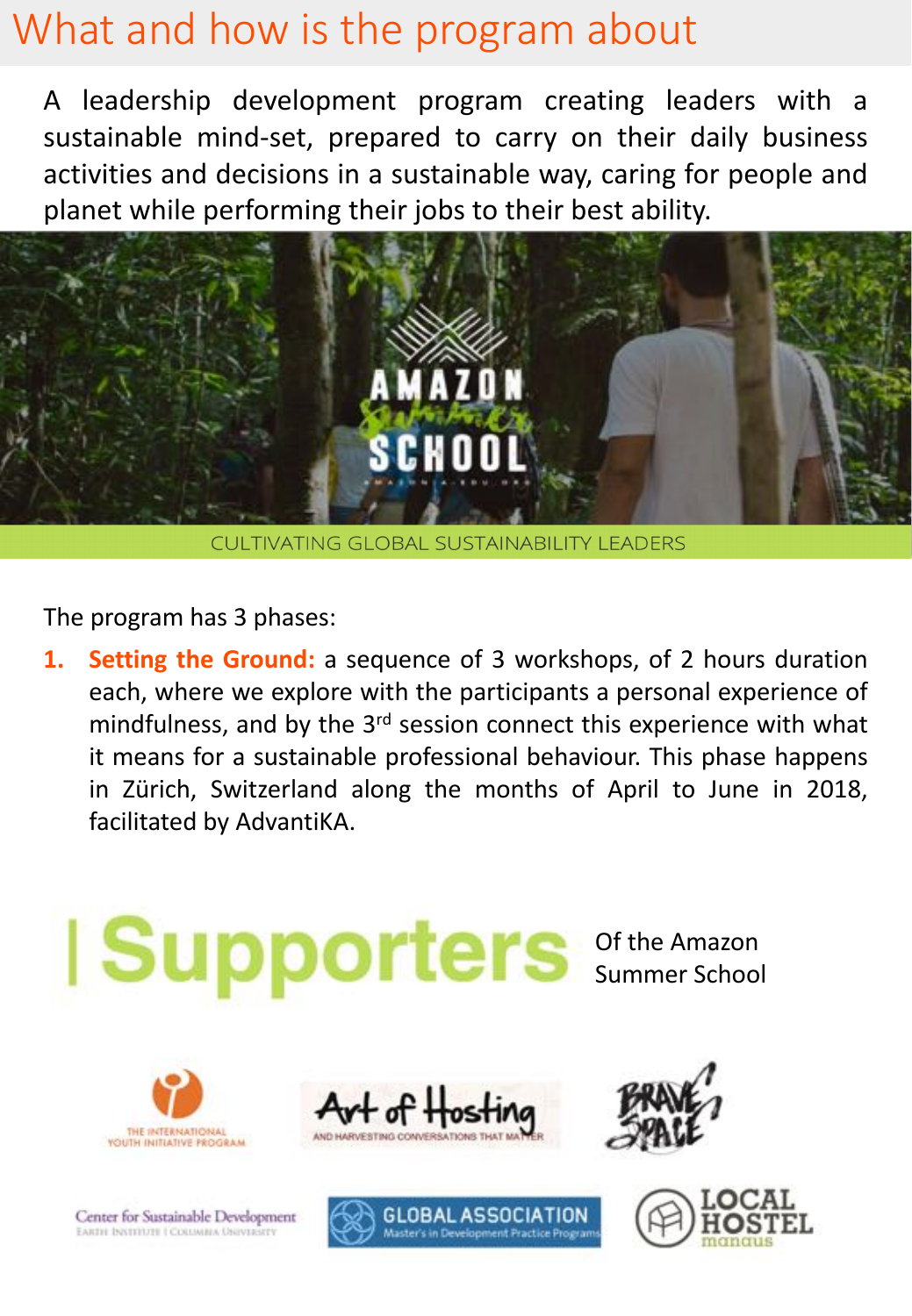# What and how is the program about

- **2. Amazon Summer School:** 21-day intensive program focused on building capabilities to understand, reflect on and take action in the field of sustainable development. This happens in the Amazon forest in Brazil, during the period of 13th July to 2nd Aug 2018.
- **3. Bringing it back to Work Context:** a sequence of 3 workshops, of 2 hours duration each, during which, participants will be guided to use the mindfulness practices trained before, and to use them together with the learnings or experiences from the Amazon Summer School. During the 3rd workshop, participants will work on assessing their business goas under the new developed lenses and will prepare for future goals. This happens in Zürich, Switzerland between August and October.



This program can also be applied to the development of sustainable professional leadership for trainees, recent hired managers, or as part of the training of supply chain leaders and personnel (supplier, factory or logistics analysts or managers or other collaborators). In that case phases 1 & 3 could be done via skype or in at the most location, considering extra travelling costs. Phase 2 would be kept similar, with people flying from their locations to Brazil and exchanging experiences.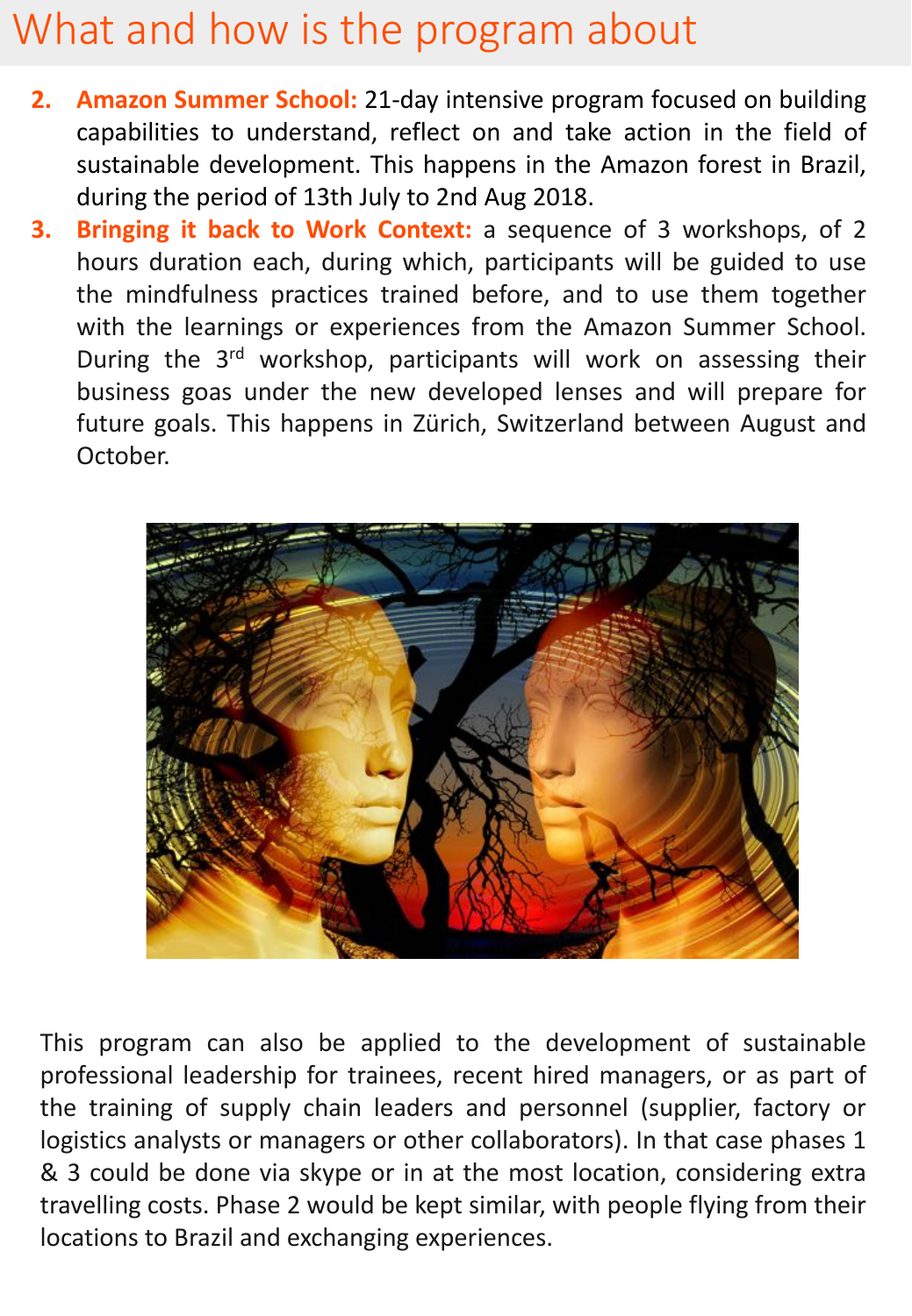# Additional Information about part 2 of the program

Part 2 of the program: Amazon Summer School, can also be offered in a customised model to the customer including, in this case special visits depending on the interest of the customer to one of the social/environmental projects being developed in partnership with FAS

## **What is fixed:**

- Understanding of the Amazon system and its relation to the global sustainability challenge;
- Development of leadership skills;
- Moments of reflection and connection;
- Dynamics of prototyping, linking the learning to the reality of the organization;
- Some theories that inspire the process: U Theory, Art of Hosting, Thinking Design, Appreciative Inquiry.

## **What can be customized:**

- Investigation theme;
- Learning design;
- Participants and speakers;
- Visited communities and initiatives.



## What is the methodology behind the experience in the Amazon

Balancing practice and theory, we design activities and dynamics that open space for knowledge sharing, preparing the way for the development of capacities of individual leaders with collective action.



### • Challenge

• **Mindfulness**

- **Leadership**
- Collaboration

## Systemic

- Addressing Complexity
- Addressing Diversity
- **Addressing Sustainability**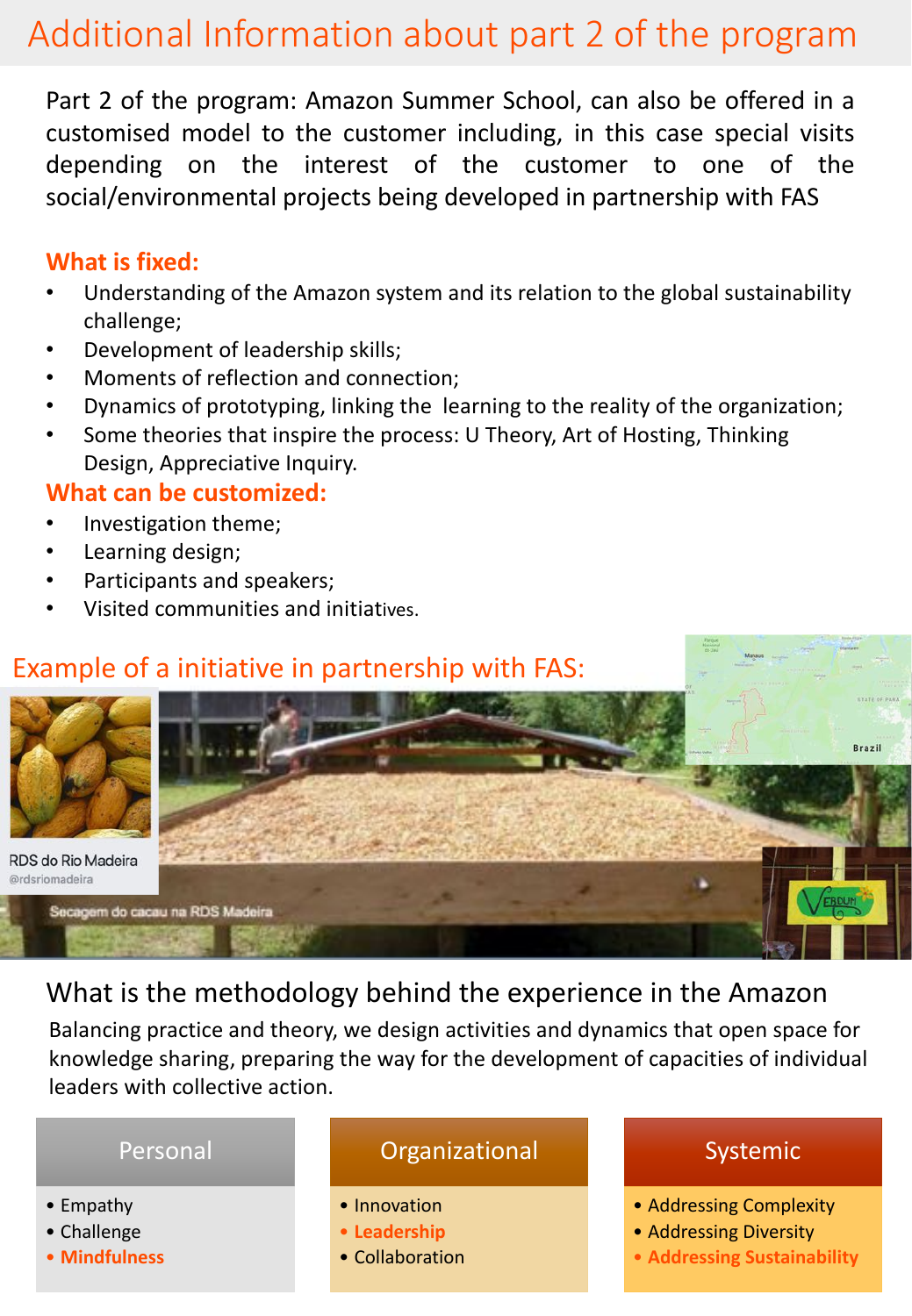## **"Mindfulness**

is the psychological process **of bringing one's attention to experiences occurring in the present moment**, which can be developed through the practice of meditation and other training…"

Source:<https://en.wikipedia.org/wiki/Mindfulness>



# **Mindfulness in Business**

"Mindfulness training appears to be getting popular in the business world, and many large corporations have been incorporating practicing mindfulness into their culture. For example, companies such as Google, Appel P&G, General Mills Mayo Clinic and the U.S. Army **offer mindfulness coaching, meditation breaks and other resources to their employees to improve workplace functioning**. Mindfulness has been found to result in better employee well-being, lower levels of frustration, lower absenteeism and burnout as well as an improved overall work environment. Since high levels of mindfulness correlate with ethical decision-making and increase personal awareness and emotional regulation, **mindfulness training has been suggested as way to promote ethical intentions and behavior for business students."**

Source: [https://en.wikipedia.org/wiki/Mindfulness#Business](https://en.wikipedia.org/wiki/Mindfulness)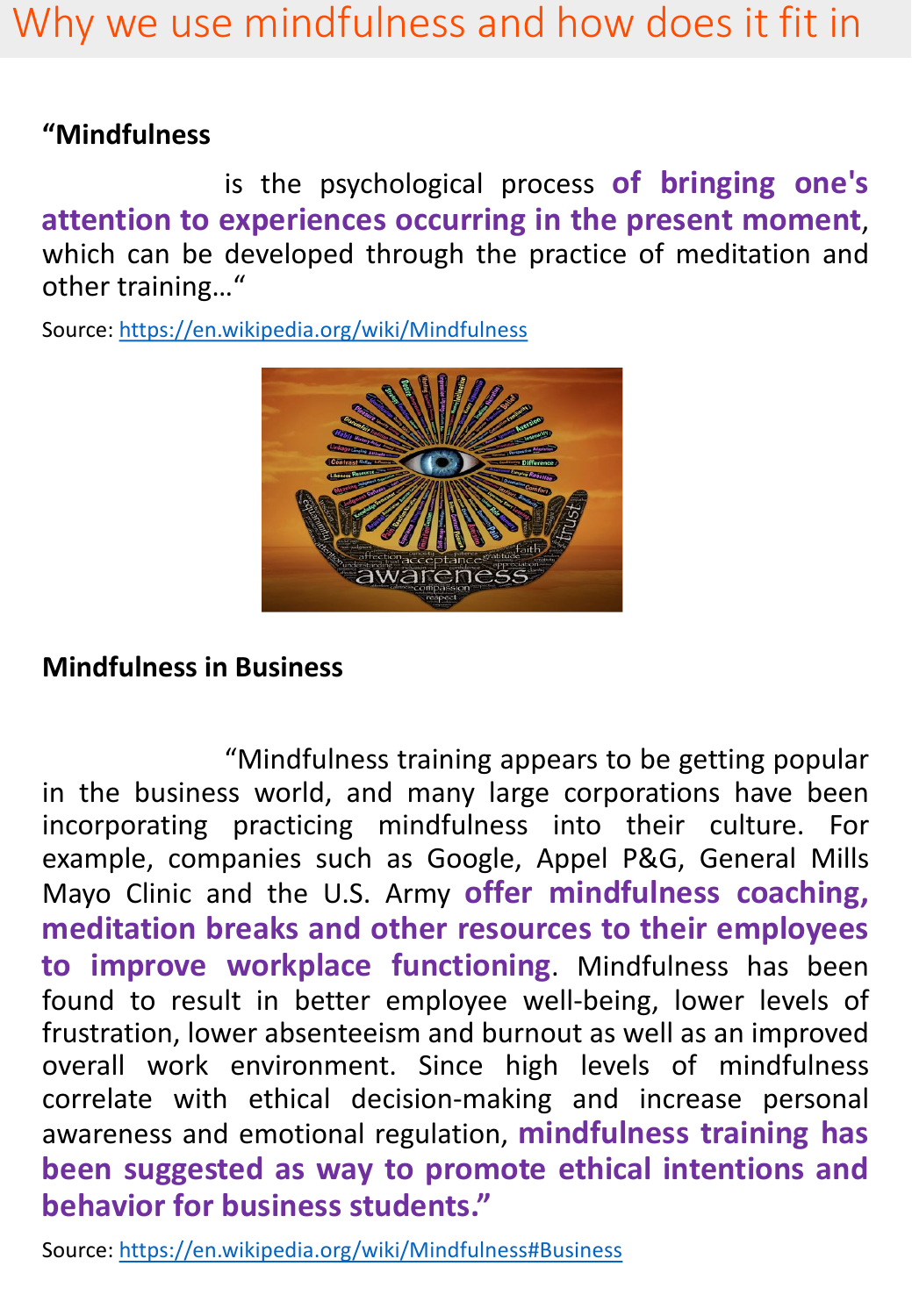# Mindfulness & Sustainability



# **Mindfulness and sustainability**

Ecosystems are under pressure due to high levels of material consumption. Subjective well-being sought through other means than material rewards could make an important contribution to sustainability. A wealth of research indicates that mindfulness contributes to subjective well-being by focusing the mind on the here and now, giving rise to stronger empathy and compassion, facilitating clarification of goals and values, and enabling people to avoid the "hedonic treadmill". There is also a body of research that shows how subjective well-being, empathy, compassion, and nonmaterialistic/intrinsic values are associated with more sustainable behavior. Based on a review of the literature on these topics, we suggest that **promoting mindfulness practice in schools, workplaces and elsewhere could be construed as a policy that pays a "double dividend" in that it could contribute both to more sustainable ways of life and to greater wellbeing.**

Source: *Mindfulness and sustainability* Torgeir Ericson a, ⁎, Bjørn Gunaketu Kjønstad b , Anders Barstad c a CICERO Center for International Climate and Environmental Research — Oslo, Pb. 1129 Blindern, 0318 Oslo, Norway b iGo, Storgata 13a, 0155 Oslo, Norway c Research Department, Statistics Norway, Kongens gt. 6, Oslo, Norway

https://www.researchgate.net/publication/262491494 Mindfulness and sustainability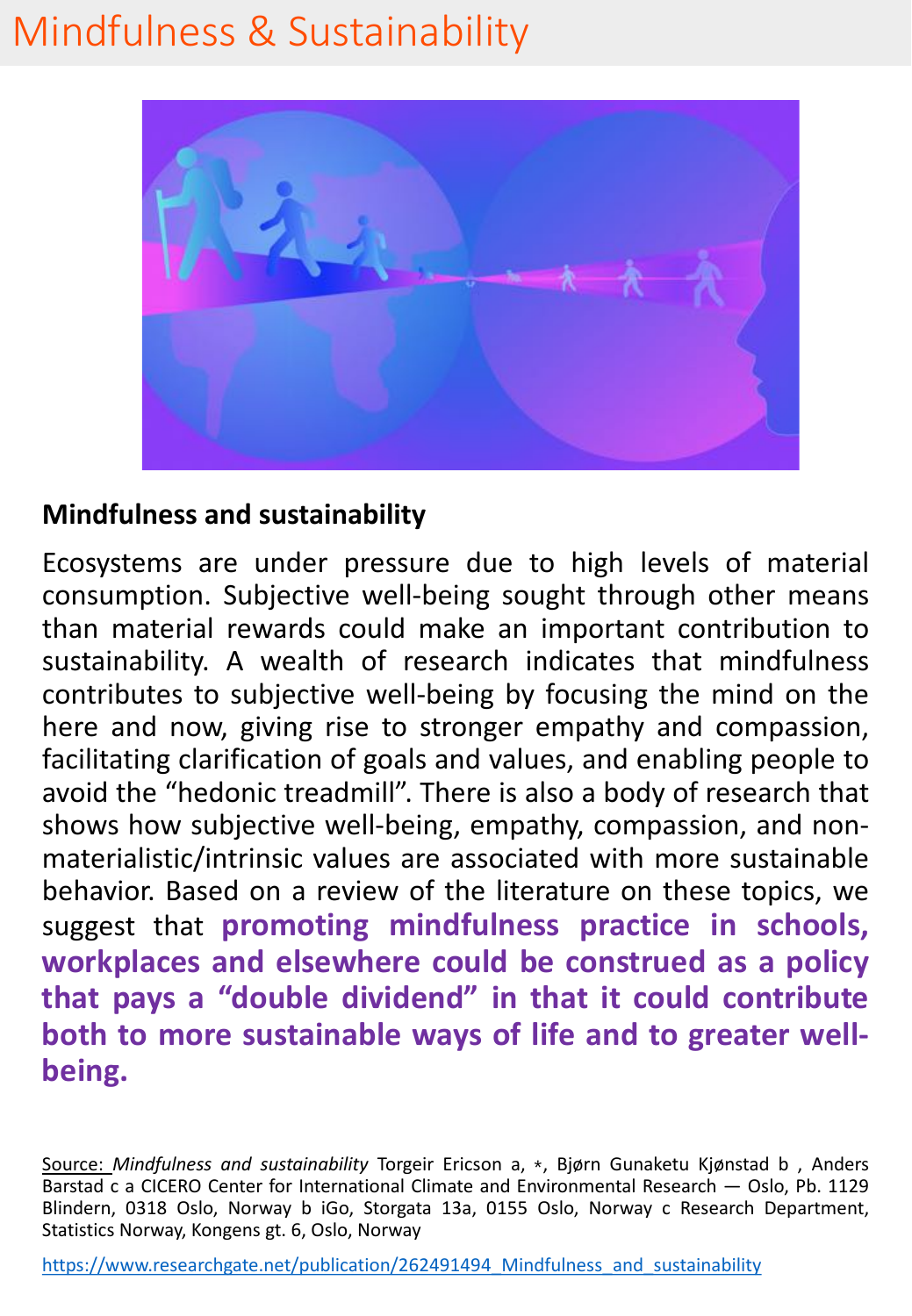### The full program investment – EXAMPLE! **The values here presented are only for reference purposes, each offer is submitted individually with confirmed values.**

|               | <b>Investment</b>                                |            |          |                                               |          |              |  |             |            |                      |  |                 |  |                                                                                                                                                                                                                                           |
|---------------|--------------------------------------------------|------------|----------|-----------------------------------------------|----------|--------------|--|-------------|------------|----------------------|--|-----------------|--|-------------------------------------------------------------------------------------------------------------------------------------------------------------------------------------------------------------------------------------------|
|               |                                                  |            |          |                                               |          | Invoincing/  |  | # of people |            |                      |  |                 |  | <b>Observations (considers all invoices by</b>                                                                                                                                                                                            |
|               | <b>Activity</b>                                  |            | Fee      | reparation/Facilit Financial cost (estimated) |          |              |  |             |            | Total                |  | Cost per person |  | AdvantiKA)                                                                                                                                                                                                                                |
| Phases 1 & 3  | 6 Workshops 2 hours                              | <b>CHF</b> | 3'350.00 | CHF                                           | 2'680.00 | Inc.         |  | <b>20</b>   |            | CHF 6'030.00 CHF     |  |                 |  | 2 hours per workshop + 2.5 days<br>preparation, all per group of max 20<br><b>301.50</b> people                                                                                                                                           |
|               | Facilities and material for the 6 workshops      |            |          | <b>CHF</b>                                    | 1'080.00 | Inc.         |  | 20          | <b>CHF</b> | 1'080.00 CHF         |  |                 |  | Usual space: Garage (Impact Hub) at<br>Hardbrucke, Customer facilities can be<br>54.00 used.                                                                                                                                              |
|               | Phase 2, used 1 Summer Amazon School (US\$ 3,700 |            |          |                                               |          |              |  |             |            |                      |  |                 |  | The program fee includes: food,<br>transportation, accommodation, local<br>activities, teachers, general<br>coordination and operationalization.<br>Doesn't include: flight tickets and travel<br>costs. Financial cost can be avoided if |
| $USS = 1$ CHF | per person)                                      | CHF        | 3'700.00 |                                               |          | CHF 2'220.00 |  |             |            | 20 CHF 76'220.00 CHF |  |                 |  | 3'811.00 invoiced directly by FAS                                                                                                                                                                                                         |
|               |                                                  |            |          |                                               |          |              |  |             |            | CHF 83'330.00 CHF    |  |                 |  | 4'166.50 Total main Project                                                                                                                                                                                                               |
|               | Flight cost estimation (coach class)             |            |          | <b>CHF</b>                                    | 1'800.00 |              |  |             |            | 20 CHF 36'000.00 CHF |  |                 |  | Customer responsibility, AdvantiKA<br>1'800.00 support the linkage of information                                                                                                                                                         |

If the part 2 is opted in as a customised one, including a visit to a specific project a new estimative could be provided.

There is also the possibility of Karime Abib, from AdvantiKA, to serve as bilingual liaison during the phase 2. In that case an extra fee of CHF 25,000 would be considered, all AdvantiKA's costs included. Notice that this value considers a discount of around 35% on AdvantiKA's daily rate. This is suggested for communication facilitation and group integration, as well as facilitation of the group's needs in Brazil.

All travellers should hold necessary visa and legal requirements compliance, as well as health insurance including repatriation in case of emergency. Any additional accommodation or travel costs before or after the Summer Amazon School itself are responsibility of the traveller and the customer.

Thank You!